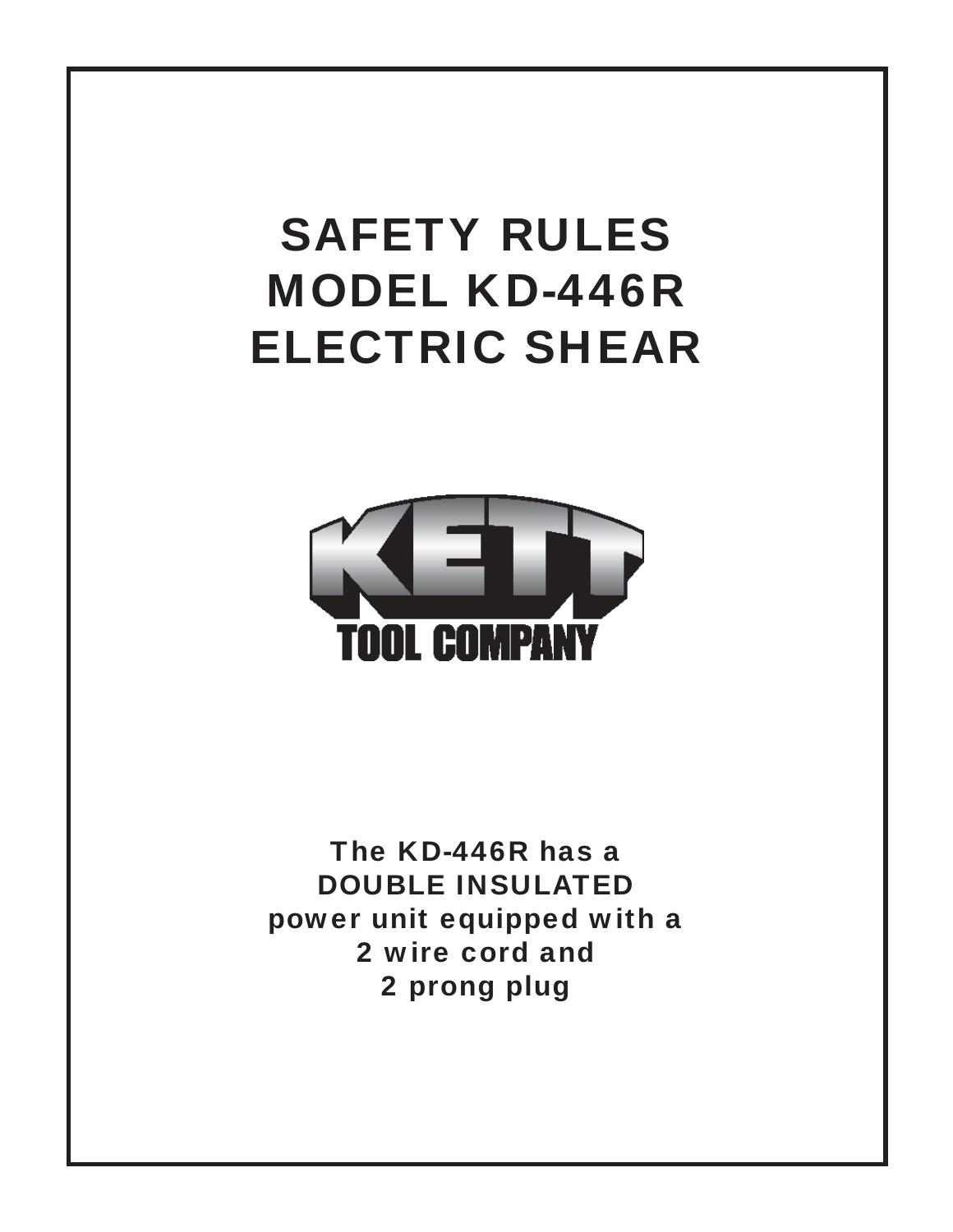# **GENERAL SAFETY RULES**

#### **Warning**

When using electric tools basic safety precautions should always be followed to reduce the risk of fire, electric shock, and personal injury, including the following:

*Read all instructions.* 

*Save these instructions.* 

#### **For KD-446R and all double insulated tools:**

When servicing, use only identical replacement parts.

#### **Guard Against Electric Shock**

Prevent body contact with grounded surfaces, for example: pipes, radiators, ranges, refrigerator enclosures.

#### **Keep Children Away**

Do not let visitors contact tool or extension cord. All visitors should be kept away from work area.

#### **Store Idle Tools**

When not in use, tools should be stored in dry, high or locked-up place out of reach of children.

# **Don't Force Tool**

It will do the job better and safer at the rate for which it was designed.

#### **Use Right Tool**

Don't force a small tool to do the job of a heavy duty tool. Don't use tool for on purpose not intended, for example-don't use a circular saw for cutting tree limbs or logs.

#### **Dress Properly**

Do not wear loose clothing or jewelry. They can be caught in moving parts. Rubber gloves and footwear are recommended when working out doors. Wear protective hair covering to contain long hair.

#### **Use Safety Glasses**

Use safety equipment. Always wear eye protecion.

#### **Don't Abuse Cord**

Never carry tool by cord or yank it to disconnect from receptacle. Keep cord from heat, oil, and sharp edges. Replace damaged cords immediately.

# **Secure Work**

Use clamps or vise to hold work. It's safer than using your hand and it frees both hands to operate tool.

#### **Don't Overreach**.

Keep proper footing and balance at all times.

#### **Maintain Tools with Care**

Keep tools sharp and clean for best and safest performance. Follow instructions for lubricating and changing center blades and side knives. Inspect tool cords periodically and if damaged, have repaired by authorized service facility. Inspect extension cords periodically and if damaged or replace. Keep handles dry, clean, and be free from oil and grease.

#### **Disconnect Tools**

When not in use; before servicing; when changing Center Blades, Side Knives, Brushes, etc.

#### **Remove Adjusting keys and Wrenches**

Form Habit of checking to see that keys and adjusting wrenches are removed from tool before turning it on.

#### **Keep Work Area Clean**

Cluttered areas and benches invite accidents. Keep work area well lit.

**Avoid Dangerous Environment** Don't expose power tools to rain or snow. Don't use power tools in damp or wet locations.

#### **SYMBOLS**

The symbol on the Caution Label is mean to convey this message. Ne pas exposer a la pluie et ne pas utiliser dans les emplacements humides. Don't use power tools in damp or wet locations.



#### **Defi nitions of Symbols**

 $N<sub>z</sub>$  = No load speed  $/min = per minute$ Double insulated motor =



#### **Motor**

Be sure your power supply agrees with nameplate marking. Use Alternating Current Only (50 to 60 Cycles), 120 volts. Voltage variation of more than 10% will cause loss of power and overheating. Motors are factory tested. If this shear does not operate, check the following: supply line for blown fuses; plug and receptacle for contact. This tool will stop when the brushes wear to a preset length. Damage to the motor is thus avoided.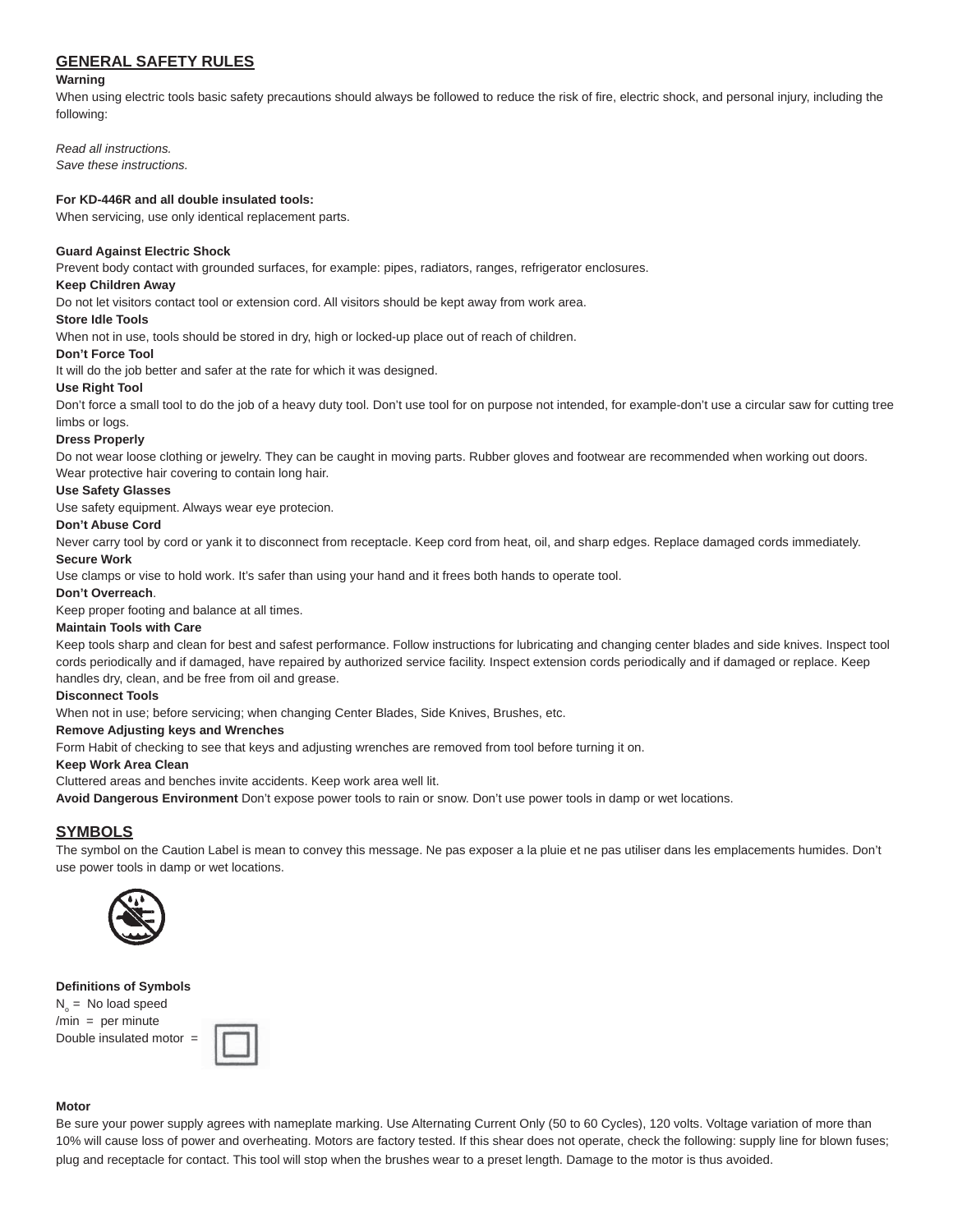

**Component Motor Unit Model 253-59 Used on KD-440, KD-441, KD-442, KD-493 (obsolete), KD-1493, KD-446L&R, KD-495 (obsolete) and KD-1495 Shears KS-423, KS-424, KS-426 and KSV-432 Saws**



|             |             | ~                          |             |             |                                                              |                                                                                                                                      |             |
|-------------|-------------|----------------------------|-------------|-------------|--------------------------------------------------------------|--------------------------------------------------------------------------------------------------------------------------------------|-------------|
| <b>ITEM</b> | <b>PART</b> | <b>DESCRIPTION</b>         | REQ'D       | <b>ITEM</b> | <b>PART</b>                                                  | <b>DESCRIPTION</b>                                                                                                                   | REQ'D       |
| NO.         | NO.         |                            | <b>TOOL</b> | NO.         | NO.                                                          |                                                                                                                                      | <b>TOOL</b> |
|             | 382299-01   | Armature & Fan (6 Teeth)   |             | $*54$       | 93129-00                                                     | Needle Bearing                                                                                                                       |             |
| 2           | 176883-00   | Field                      |             | 55          | 176731-00                                                    | Pinion & Gear (15/37 teeth)                                                                                                          |             |
| 3           | 176846-02   | <b>Brush</b>               |             | 56          | 176732-00                                                    | <b>Thrust Washer</b>                                                                                                                 | 3           |
| 5           | 176801-02   | Left Brush Holder (gray)   |             | 57          | 143079-00                                                    | <b>Thrust Washer</b>                                                                                                                 |             |
| 6           | 176800-02   | Right Brush Holder (black) |             | $*58$       | 330019-16                                                    | Screw                                                                                                                                | 2           |
| 7           | 176830-39   | Switch                     |             | 61          | 136086-08                                                    | Terminal                                                                                                                             |             |
| *8          | 330072-98   | Cord & Plug (18-2SJ)       |             | 62          | 176860-00                                                    | Lead                                                                                                                                 |             |
| *9          | 176950-00   | <b>Ball Bearing</b>        |             | 65          | 449892-00                                                    | Washer                                                                                                                               |             |
| *10         | 176950-00   | <b>Ball Bearing</b>        |             | 66          | 449368-00                                                    | <b>Bearing Cap</b>                                                                                                                   |             |
| 13          | 396969-09   | <b>Field Case</b>          |             |             |                                                              |                                                                                                                                      |             |
| 14          | 176899-02   | <b>Handle Cover</b>        |             | *NOTES:     |                                                              |                                                                                                                                      |             |
| *15         | 176829-00   | Cord Clamp                 |             | 8, 15       | Cord clamp should be positioned, so that 30mm of cord jacket |                                                                                                                                      |             |
| 16          | 330005-01   | Cord Protector             |             |             | extends above the clamp.                                     |                                                                                                                                      |             |
| *17         | 330019-13   | Screw                      |             | 9<br>10     |                                                              | Seal to face commutator. Press to the tubing on armature shaft.<br>To remove from shaft, place bearing in vise and crush outer race. |             |
| *18         | 176951-00   | Screw                      |             |             |                                                              | Remove all internal bearing components, so that the inner race is all                                                                |             |
| *19         | 389824-00   | Cup                        |             |             |                                                              | that is left. Use SRT320, Small Bearing Separator, to clamp the inner                                                                |             |
| 20          | 176811-01   | <b>Baffle</b>              |             |             |                                                              | race and press off. Bearing presses to shoulder.                                                                                     |             |
| 21          | 949638-02   | <b>Rubber Plug</b>         |             | 17,45,58    | Torque to 18-23 inch-lbs.                                    |                                                                                                                                      |             |
| $*24$       | 388657-00   | Gear Case                  |             | 18          | Torque to 13 inch-lbs.                                       |                                                                                                                                      |             |
| $*26$       | 330003-09   | <b>Ball Bearing</b>        |             | 19          |                                                              | Small diameter end to face commutator. Lightly lubricate before                                                                      |             |
| 27          | 388668-00   | Spindle & Gear             |             | 26          | installing into field case.                                  | Press Bearing until seated completely in pocket. Rubber seal to face                                                                 |             |
| *28         | 176650-00   | Gear Case Cover            |             |             | spindle and gear assembly.                                   |                                                                                                                                      |             |
| *29         | 23813-00    | <b>Fiber Washer</b>        |             | 28          | Includes 10 and 50.                                          |                                                                                                                                      |             |
| 43          | 136086-02   | Terminal                   |             | 29          | Press to bearing (item 10).                                  |                                                                                                                                      |             |
| *45         | 330019-14   | Screw                      |             | 54          | Press flush with surface facing spindle and gear assembly.   |                                                                                                                                      |             |
| 46          | 176655-00   | Gasket                     |             |             |                                                              |                                                                                                                                      |             |
| *50         | 93128-00    | Needle Bearing             | 2           |             |                                                              |                                                                                                                                      |             |
|             |             |                            |             |             |                                                              |                                                                                                                                      |             |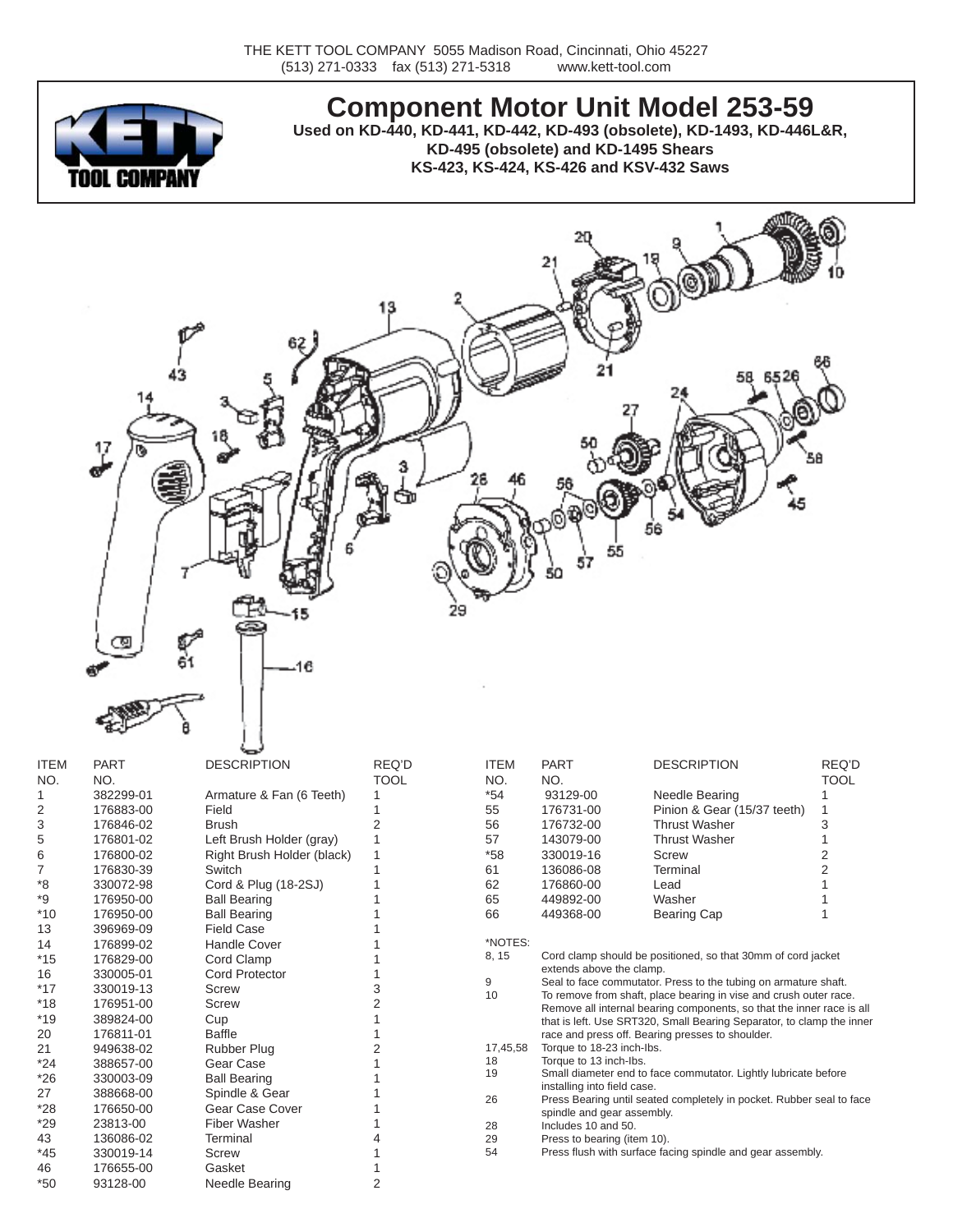

# **INSTRUCTIONS FOR THE CARE OF THE KETT 46-20R SHEAR HEAD**



# **CAUTION Disconnect Power Unit Before Servicing Tool**

# **PARTS LIST**

| 46-21R        | <b>Center Blade</b>               |
|---------------|-----------------------------------|
| 42-23         | <b>Shear Housing</b>              |
| 41-24         | <b>Eccentric Bearing Assembly</b> |
| 92-27-2B      | <b>Spacer Bushing</b>             |
| 92-28         | Cap Screw (3)                     |
| 92-31         | Knurled Insert (3)                |
| 46-22R        | Side Knife, Left                  |
| 46-05         | Spacer                            |
| 60-25         | Thin Washer, Large                |
| $92 - 27 - 1$ | <b>Spacer Bushing</b>             |
| 60-29         | (150-4) Allen Wrench              |

**DISASSEMBLY:** To remove the shear head from the motor loosen three cap screws (92-28). Remove shear head from motor by pulling head firmly forward. Slight tapping with a mallet may be required if head does not slide off easily.

 To remove cutter blades from shear head remove three cap screws (92-28) from shear housing (42- 23). Be careful not to lose rear spacer bushing (92-27-1) when removing the middle cap screw. Remove center blade (46-21) from shear housing by tapping blade gently rearward. Be careful not to lose spacer bushing (92- 27-2B) from hole in center blade. Side knife (46-22R) will now drop out of the shear housing.

 To remove eccentric bearing assembly (41-24) from shaft use an appropriate wrench to loosen eccentric nut by turning counter clockwise.

**ASSEMBLY:** To install eccentric bearing assembly (41- 24) onto shaft, make sure the large thin washer (60-25) is first inserted over the shaft. Screw eccentric bearing assembly on to shaft and tighten with appropriate wrench. Lubricate bearing with a good grade of bearing grease.

 To install cutter blades into shear housing (42- 23) place the side knife (46-22R) into position in the

shear housing (42-23). Insert center cap screw (92-28) through the side knife (46-22R) with rear spacer bushing (92-27-1) between them and start cap screw into thread just enough to hold blades in place. DO NOT TIGHTEN. Insert spacer bushing (92-27-2B) into hole in center blade (46-21) and lubricate with Molybdenum Disulfide grease (264-2) or equivalent. Install center blade into shear housing by tapping blade gently forward using a drift to line up hole in center blade with forward holes in housing. Insert and tighten forward cap screw (92-28) making sure spacer bushing (92-27-2B) in center blade stays in position. Apply Molybdenum Disulfide grease (264-2) or equivalent to clevis or yoke in center blade where it rides on the eccentric bearing assembly. Insert rear cap screw (92-28) into shear housing, but do not completely tighten.

 To install shear head assembly onto drive motor make sure all cap screws (92-28) are loosened about three or four complete turns. Spread shear housing (41-23) slightly using a spreader (drift) near the rear cap screw (92-28). Place shear head onto unit, tap left side knife rearward as far as it will go, and tighten cap screws to 40-45 inch pounds. It may be necessary to gently tap the shear head into place if it does not readily slip onto the nose of the power unit.

**WARNING: THE KETT TOOL CO. CANNOT ASSUME RESPONSIBLITY FOR DAMAGE TO OR MALFUNCTION OF A KETT SHEAR HEAD USED IN COMBINATION WITH ANY DRILL OTHER THAN THOSE REGULARLY SUPPLIED BY US.**